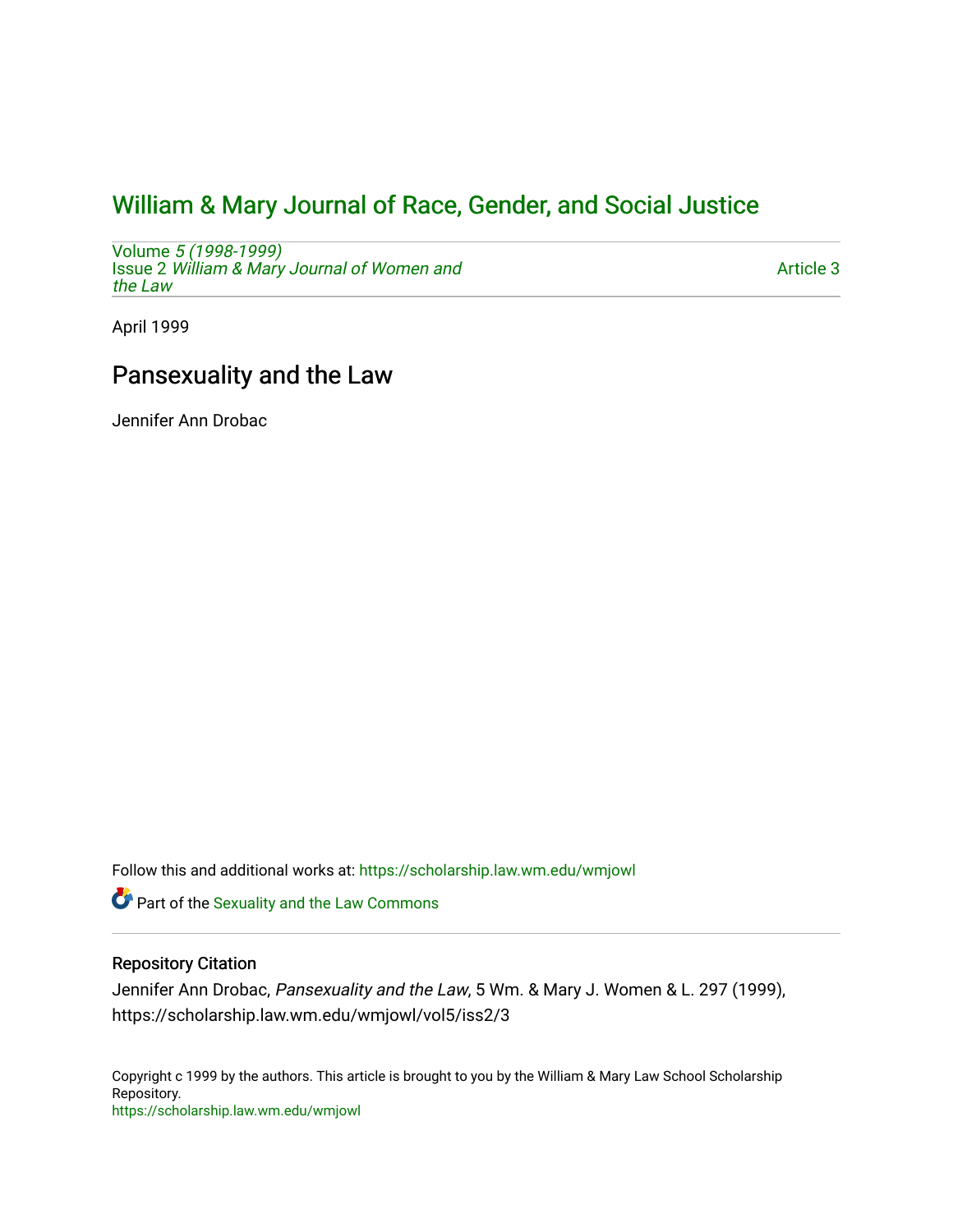#### PANSEXUALITY AND THE LAW

### JENNIFER ANN DROBAC\*

| Attorney: | So, as a pre-operative transgendered person, are you        |  |  |  |  |
|-----------|-------------------------------------------------------------|--|--|--|--|
|           | heterosexual, homosexual or bisexual?                       |  |  |  |  |
| Client:   | Well, I don't feel that I fit into any of those categories. |  |  |  |  |
| Attorney: | Alright. But I need to fill out this form for the           |  |  |  |  |
|           | Department of Fair Employment. Since we are                 |  |  |  |  |
|           | alleging discrimination on the basis of sex and             |  |  |  |  |
|           | perceived sexual orientation, I need to know what           |  |  |  |  |
|           | your orientation is.                                        |  |  |  |  |
| Client:   | Well, I just can't be pigeonholed in that manner.           |  |  |  |  |
| Attorney: | [feeling embarrassed and frustrated] I understand           |  |  |  |  |
|           | your not wanting to be pigeonholed but we need to           |  |  |  |  |
|           | satisfy certain formalities before we can proceed with      |  |  |  |  |
|           | the lawsuit. So, quite bluntly, I need to know whether      |  |  |  |  |
|           | you have relations with men or women.                       |  |  |  |  |
| Client:   | [also feeling embarrassed and frustrated] You don't         |  |  |  |  |
|           | understand, I just can't be pigeonholed in that             |  |  |  |  |
|           | manner; it's not that simple for me.                        |  |  |  |  |
| Attorney. | Okay, let's do it this way. How do you self-identify;       |  |  |  |  |
|           | how would you describe yourself?                            |  |  |  |  |
| Client:   | Well, I'm pansexual.                                        |  |  |  |  |
|           |                                                             |  |  |  |  |

The revelatory concept impacted me instantly; my client's enlightenment struck me profoundly. As I considered her announcement and the concept, I realized not only was my client pansexual, **we** all are.2

2. **I** use the female pronoun to refer to my former client because she self-identified as female.

<sup>\*</sup> Lecturer at Law, Stanford Law School; **J.S.D.** Candidate, Stanford Law School, **1999; J.D.,** Stanford Law School, **1987;** A.M. (English History), Stanford University, **1987;** A.B., Stanford University, **1981.** This essay simply introduces the term pansexuality and is not meant to be an exhaustive analysis of the concept. I thank Margaret Marr for the many hours she devoted to assisting me in this project. **I** also thank Professor William Eskridge for his generous encouragement and the following friends who read drafts of this essay: Derek Allison, Pat Dellin, Dina Hoffman and Lori Klein. This essay is dedicated to my former client who graciously shared her wisdom with me.

**<sup>1.</sup>** Transgendered (or Trans) refers to persons who feel that their native biological sex differs from their inner gender identity. Transsexuals change or desire to change their physical sex through hormone therapy and possibly through surgery to match their gender identity. *See generally* **ANNE** BOLIN, IN SEARCH OF EVE: TRANSSEXUAL RITES OF **PASSAGE (1988);** LESLIE FEINBERG, TRANSGENDER WARRIORS: **MAKING** HISTORY FROM **JOAN** OFARC TO DENNIS RODMAN **(1996);** MARTINE ROTHBLATr, THE APARTHEID OF **SEX A** MANIFESTO **ON** THE FREEDOM OF **GENDER (1995).**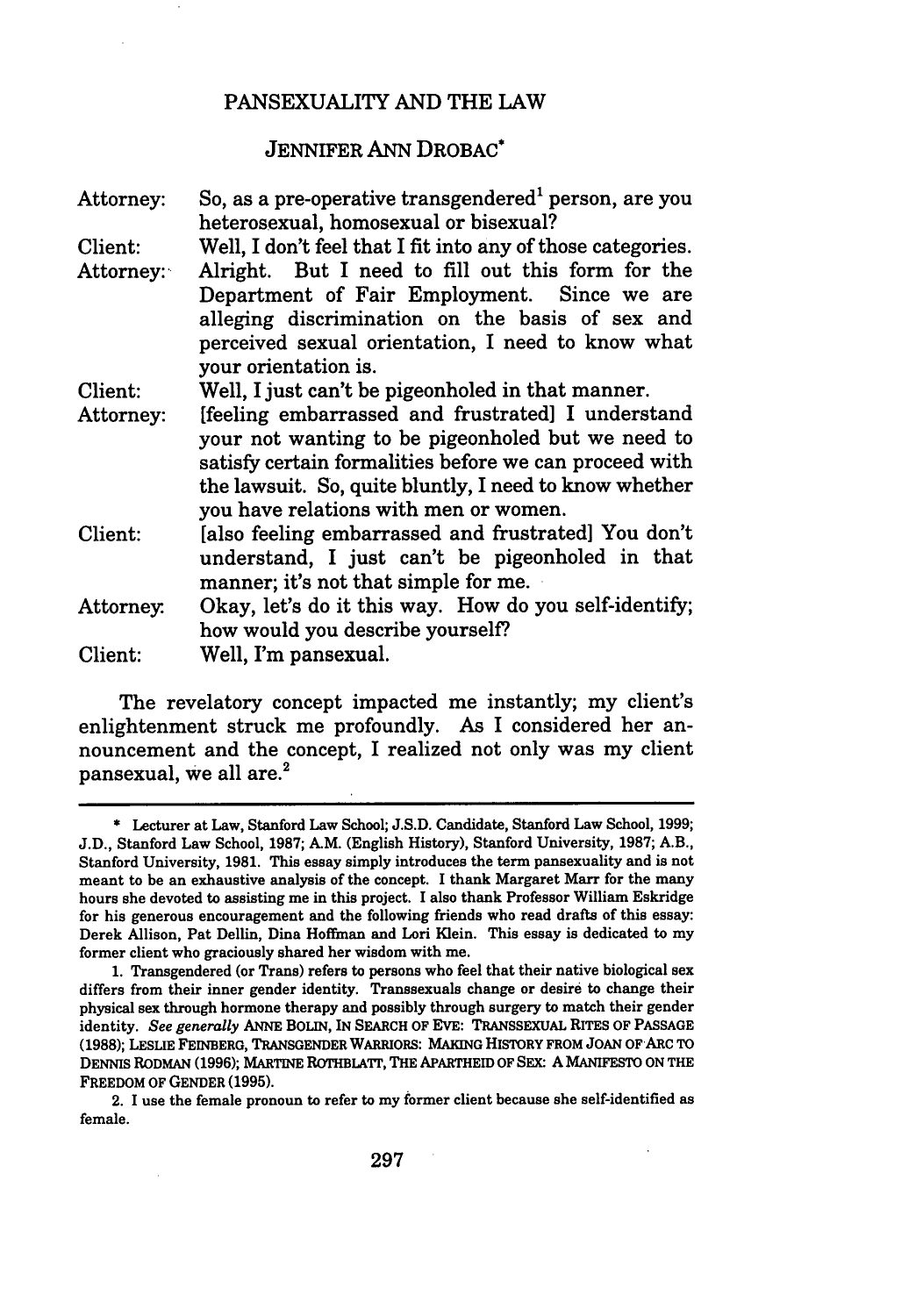#### **298** WILLIAM **&** MARY **JOURNAL** OF WOMEN **AND** THE LAW [Vol. **5:297**

This essay introduces the term pansexuality and suggests briefly that pansexuality, as a concept, simplifies communication and provides a useful tool for understanding that sexuality includes more than just three subcategories: heterosexuality, homosexuality, and bisexuality. This essay also proposes that a pansexual perspective deconstructs the stereotypical interrelation between biological sex and sexual behavior. Specifically, pansexuality demonstrates that biological sex does not correlate strictly with particular sexual behaviors. For example, "real" men are not necessarily heterosexual and may enjoy being pursued; some "real" women may pursue both men and women and enjoy sexually dominating them. **By** adding another conceptual term to our lexicon, we could improve the way we analyze and discuss issues involving gender, sexuality, and the law.

#### I. PANSEXUALITY

Since at least the nineteenth century, Americans have associated biological sex with specific sexual behaviors.<sup>3</sup> Sexually assertive and knowledgeable men pursued women.<sup>4</sup> White, upper-class women were sexually submissive.<sup>5</sup> People were presumed to be heterosexual.<sup>6</sup> We considered variance from the stated sexual norm

<sup>3.</sup> See REAY TANNAHILL, SEX IN HISTORY 348-426 (1980); Kathy Peiss & Christina Simmons, *Passion and Power: An Introduction, in* **PASSION AND POWER 3, 5** (Kathy Peiss et al. eds., **1989).**

<sup>4.</sup> *See* **TANNAHILL,** *supra* note **3,** at **355-56;** THE **BOSTON** WOMEN'S HEALTH BOOK COLLECTIVE, THE NEW OUR BODIES **OURSELVES 185** (1984) (describing prominent stereotypes that interrelate biological sex and sexual behavior). "Men are 'supposed' to know more about sex, to initiate it, to have a stronger sex drive. Women are 'supposed' to be passive recipients or willing students. Supposedly *they* want sex and *we* want love. Such rigid classifying of people **by** gender is false, silly and damaging." *Id.*

*<sup>5.</sup> See* **TANNAHILL,** *supra* note **3,** at **354-55;** George Chauncey, Jr., *From Sexual Inversion to Homosexuality: The Changing Medical Conceptualization of Female 'Deviance," in* **PASSION AND POWER,** *supra* note **3,** at **87, 89;** Peiss **&** Simmons, *supra* note **3,** at **6** (contrasting the image of Victorian middle-class and aristocratic women with that of "working-class and African-American women, who were depicted as loose, rowdy, carnal, and debased"); *see also* Kathy Peiss, *"Charity Girls" and City Pleasures: Historical Notes of Working-Class Sexuality, 1880-1920, in* PASSION **AND POWER,** *supra* note **3,** at **57, 57-67** (describing late nineteenth and early twentieth-century attitudes concerning the sexuality of working-class women).

*<sup>6.</sup> See* Robert Padgug, *Sexual Matters: On Conceptualizing Sexuality in History, in* **PASSION AND** POWER, *supra* note **3,** at 14, **23;** Peiss **&** Simmons, *supra* note **3,** at **7;** Jeffrey Weeks, *Movements of Affirmation: Sexual Meanings and Homosexual Identities, in PASSION* **AND** POWER, *supra* note **3,** at **70, 70-72.**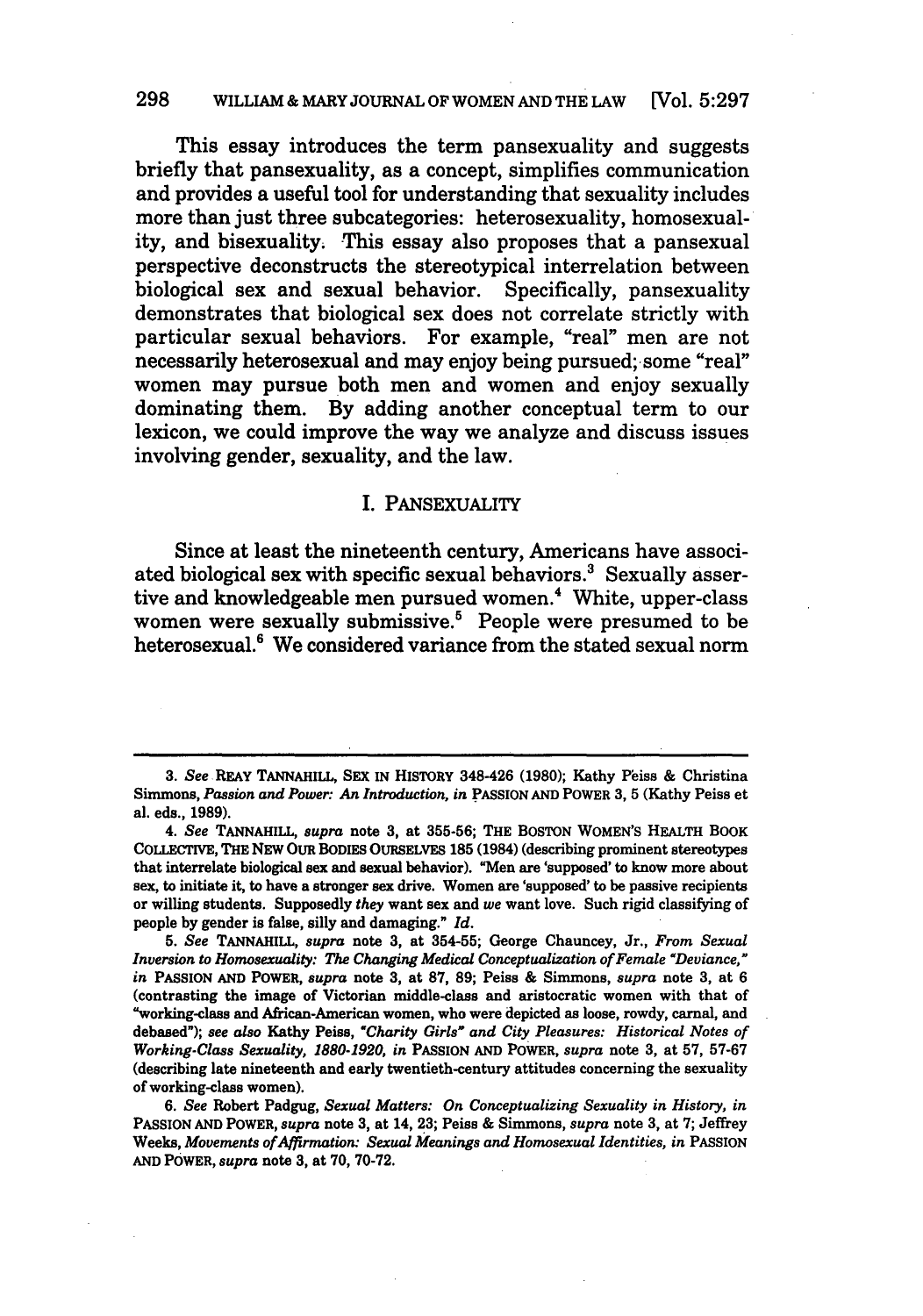to be deviant or an illness.7 Moreover, deviance carried a negative connotation.8 Today, stereotypes about men and women persist in attributing particular behaviors and characteristics to different biological sexes.<sup>9</sup>

Advances in the behavioral and biological sciences have contributed important information regarding the diversity of human sexuality.<sup>10</sup> While stereotypes persist, most scientists acknowledge, and many people understand, that not all behaviors formerly labeled deviant are abnormal." Homosexuality and bisexuality, despite the protests of religious adherents, are evolving slowly, and in some regions have evolved, from descriptions of sick deviance into categories of accepted sexual difference.<sup>12</sup>

Greater acceptance and exploration of these categories, however, demonstrate that many people cannot be pigeonholed into these subcategories.13 Heterosexuality, homosexuality, and bisexuality track only the biological sex of the actors in a relationship, as defined by sexual desire.<sup>14</sup> These subcategories fail to describe adequately the panoply of human sexual behavior. First, they fail to describe sexual desire in persons, such as my former client, for whom biological sex is in transition. Second, they fail to

*8. See* Weeks, *supra* note **6,** at 75, 80.

*9. See, e.g.,* READER'S DIGEST GUIDE TO LOVE & SEX **65** (Dr. Amanda Roberts & Dr. Barbara Padgett-Yawn consulting eds., **1998).**

Sex researchers now know that fantasies play as important a part in a woman's sexual behavior as they do in a man's .... As a rule, more men have fantasies in which they are the dominant partner, while more women imagine situations in which they play a submissive role. With fantasies, however, as with most other aspects of sexual behavior, numerous exceptions exist to such rules.

*Id.* Even though *Reader's Digest* acknowledged numerous exceptions, it still categorized some sexual behaviors as being more typically female and attributed others to men.

10. *See, e.g.,* ROTHBLATr, *supra* note 1, at **6-16** (examining chromosomal and thought pattern differences between men and women); **TANNAHILL,** *supra* note **3,** at 404 (discussing sexuality after World War II and relying on ALFRED **C.** KINSEY ET AL., SEXUAL BEHAVIOR IN **THE** HUMAN MALE (1948) and ALFRED **C.** KINSEY ET **AL.,** SEXUAL BEHAVIOR IN THE HUMAN FEMALE **(1953)).**

11. In **1973,** the American Psychiatric Association declassified homosexuality as a mental illness. *See* Robert A. Padgug, *Gay Villain, Gay Hero: Homosexuality and the Social Construction of AIDS, in* PASSION AND POWER, *supra* note **3,** at **293, 306.**

12. Statutes that protect against discrimination on the basis of sexual orientation demonstrate that Americans are beginning to treat sexual differences as they do other human characteristics, such as race and ethnicity. *See, e.g.,* CAL. LAB. **CODE** § 1102.1 (West Supp. **1999).** *But cf* Richard Jerome et al., *Growing Up Gay,* PEOPLE, Aug. 17, **1998,** at 44, 46 (quoting Senate Majority Leader Trent Lott who "likened gays and lesbians to 'sinners, addicts and kleptomaniacs'").

**13.** *See* Padgug, *supra* note **6,** at **23.**

14. *See id.*

**<sup>7.</sup>** *See* CAROLYN **J.** DEAN, SEXUALITY AND MODERN WESTERN CULTURE 19 **(1996);** BOLIN, *supra* note 1, at **53;** Padgug, *supra* note **6,** at 21; Peiss & Simmons, *supra* note **3,** at 7; Weeks, *supra* note **6,** at 73.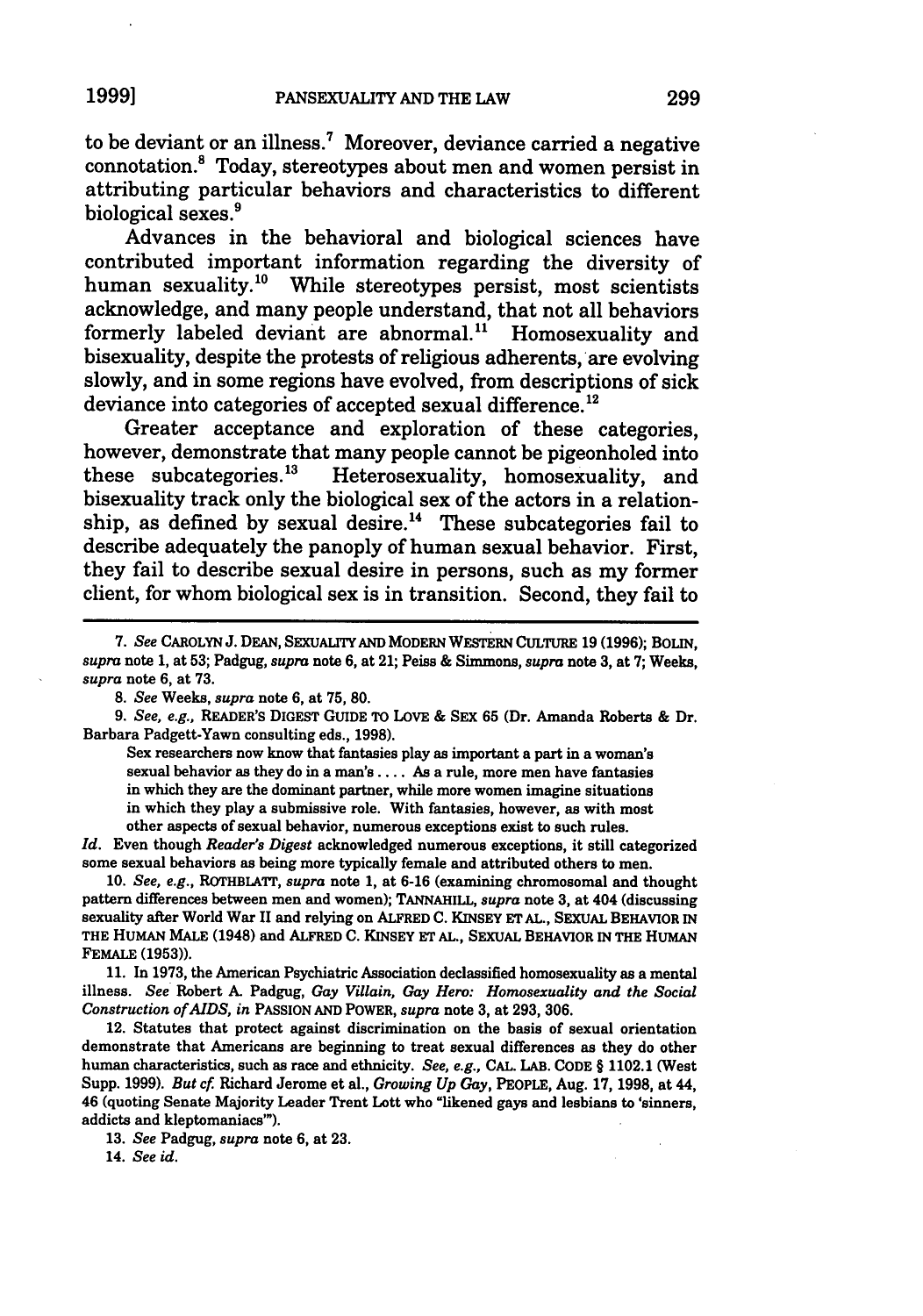#### **300** WILLIAM& MARYJOURNAL OF WOMEN **AND** THE LAW [Vol. **5:297**

describe sexual bonding or dominance behaviors that may not be motivated **by** sexual desire. For example, some fraternity brothers engage in sexualized rituals during hazing. Are they sexual deviants? Some male heterosexuals rape men in prisons. Are these rapists really homosexual, or even bisexual?

The relaxation of societal penalties for cross-category behaviors has allowed people like author Carren Strock, a woman married to a man, to announce that she is a lesbian.<sup>15</sup> Popular movies like Chasing Amy<sup>16</sup> explore the tenuous boundaries between heterosexual and homosexual self-identification and suggest that bisexuality (and perhaps pansexuality) is more prevalent in our society than acknowledged.

Medical advances have made it possible for people like my former client to transform their physical identity to match their self-identified gender.<sup>17</sup> Trans men and women, intersexuals and hermaphrodites<sup>18</sup> clearly demonstrate that biological sex does not strictly correlate with gender and sexual behavior.<sup>19</sup> The terms heterosexual, homosexual and bisexual define behavior in ways that fail to describe adequately the variety of human sexual experiences currently recognized as "normal" for particular categories of people.20

Pansexuality<sup>21</sup> encompasses all kinds of sexuality. It differs,

17. *See* BOLIN, *supra* note 1, at 2.

18. For a definition of Trans, see *supra* note 1. Intersexuals are individuals with ambiguous physical gender characteristics. They are "intermediate in sexual characters between a typical male and a typical female." WEBSTER'S THIRD NEW INTERNATIONAL DICTIONARY **1183 (1981)** [hereinafter WEBSTER'S]. Hermaphrodites are "equipped with both, male and female reporductive organs." *Id.* at 1059.

19. *See* BOLIN, *supra* note 1, at 14; ROTHBIATT, *supra* note 1, at 9. *See, e.g.,* Shirley Liu, *Cheryl Chase,* CURVE: THE LESBIAN MAGAZINE, July 1998, at 6 (profiling Cheryl Chase, founder of the Intersex Society of North America).

20. *See* ROTHBLATT, *supra* note **1,** at 140.

21. Pan refers to "all" or "whole." WEBSTER'S, *supra* note **18,** at **1628.** Sexuality is defined as follows: "the quality or state of being sexual[;] **...** the condition, potential, or state of readiness of the organism with regard to sexual activity." *Id.* at **2082.** Another possible perspective is that of unisexuality, as developed **by** Martine Rothblatt:

The paradigm of sexual continuity points out that all persons are inherently bisexual but uses the term unisexual to reflect this potentiality. The term *unisexual* is used to avoid the implication that there **are** but two ("bi") sexes from which to choose lovers. Unisexual emphasizes the uniqueness of our sexuality and that of our lover. It also emphasizes the oneness of sexual

<sup>15.</sup> See Carren Strock, *My Turn: A Painful Discovery,* NEWSWEEK, May 8, 1998, at **16.** *See generally* CARREN STROCK, MARRIED WOMEN WHO LOVE WOMEN (1998) (discussing the reasons married women are lesbians).

<sup>16.</sup> CHASING AMY (Miramax 1997) (depicting the life of a lesbian who falls in love with a man, faces the scorn of her former lesbian friends, and finds her heterosexual relationship in ruin after her boyfriend's male, "heterosexual" roommate becomes jealous and reveals details of her high school sexual experience with two male partners).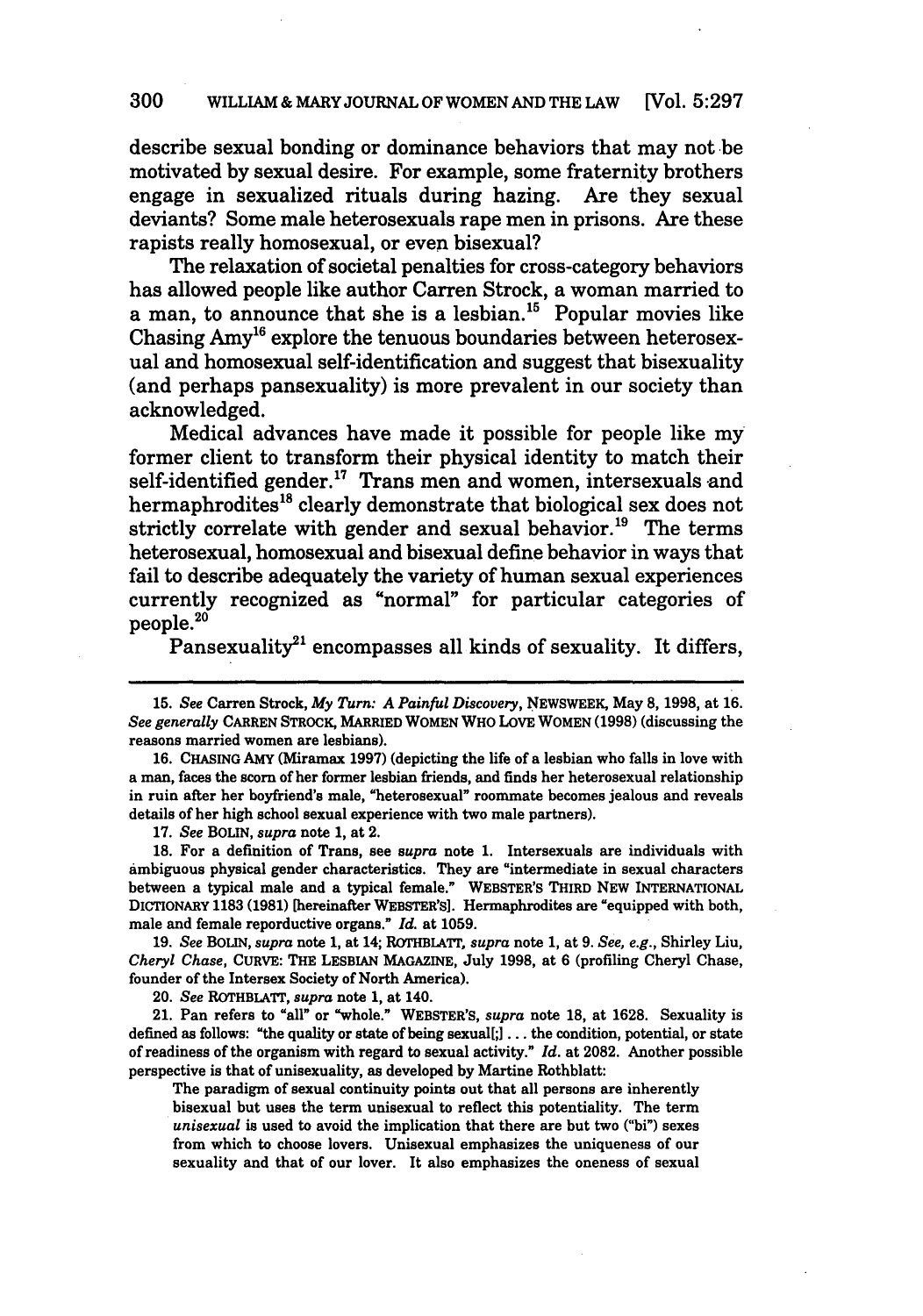however, from pansexualism, a perspective that declares "all desire and interest are derived from the sex instinct."<sup>22</sup> Pansexuality includes heterosexuality, homosexuality, bisexuality, and sexual behavior that does not necessarily involve a coupling. It includes, for example, masturbation, celibacy, fetishism, and fantasy.<sup>23</sup> Moreover, pansexuality includes heteroerotic and homoerotic play and sexual aggression, sometimes mislabeled as "horseplay."<sup>24</sup>

I submit we are all pansexual, individually, and as a collective. Each individual has the ability to manifest more than one form of sexuality. Because pansexuality includes sexual fantasizing and masturbation, as well as heterosexual or homosexual coupling activity, many individuals who formerly might have fallen into one category now fit into two or more categories. Consider, for example, a woman who regularly has sexual relations with her husband and also occasionally fantasizes about women when she has sex with her husband or when she masturbates. Or, consider a man who formerly had sex only with women and has had only male partners for the last ten years, but still occasionally fantasizes about women.

Commercial advertising patterns and the Internet both support the notion that we are individually and collectively pansexual. Glamorous women sell women everything, from clothing to cars. It is possible that those sexy Victoria's Secret<sup>25</sup> spokeswomen, who do very little speaking, are simply modeling luxurious underwear. It is also possible that they are "seducing" women into a purchase. Voluptuous Xena, Warrior Princess, and her sexy young apprentice, Gabrielle.<sup>26</sup> sell television advertising time to heterosexual men and

24. Horseplay is defined as "rough or boisterous play." WEBSTER'S, *supra* note **18,** at **1093.** Note that this definition includes neither a sexual element nor animus. *Cf Oncale,* **118 S.** Ct. at **1003** (describing "male-on-male horseplay" as "ordinary socializing").

**25.** Victoria's Secret is a **chain** of lingerie stores.

**26.** These characters appear on a television show titled "Xena: Warrior Princess" presently airing on the FOX television network.

continuity, just as the word universe means one reality full of diversity.

ROTHBLATT, *supra* note **1,** at 141; *see also id.* at 143-48. Rothblatt's unisexuality appears very similar to the concept of pansexuality. Unisexuality's continuum seems more restrictive, however, than pansexuality's multidimensional perspective. For this reason, **I** prefer the term pansexual, but I endorse Rothblatt's concept, which deconstructs the strict interrelation of biological sex and sexual behavior.

<sup>22.</sup> WEBSTER'S, *supra* note **18,** at **1631.** Pansexualism is further defined as "the suffusion of all experience with erotic feeling." *Id.*

**<sup>23.</sup>** Fantasizing may not constitute a "behavior" for behavioral scientists. **As** a scientific layperson, however, I consider thinking to be an activity, which is, in some measure, personally regulable. Moreover, I believe that thoughts, as well as observable actions, define our individual sexuality. Additionally, I include both flirtation and courtship in the list of pansexual behaviors. **I** consider beth to be a sexualized form of social interaction that initiates sexual activity. *But cf* Oncale v. Sundowner Offshore Servs., Inc., **118 S.** Ct. **998, 1003 (1998)** (describing "intersexual flirtation" as "ordinary socializing").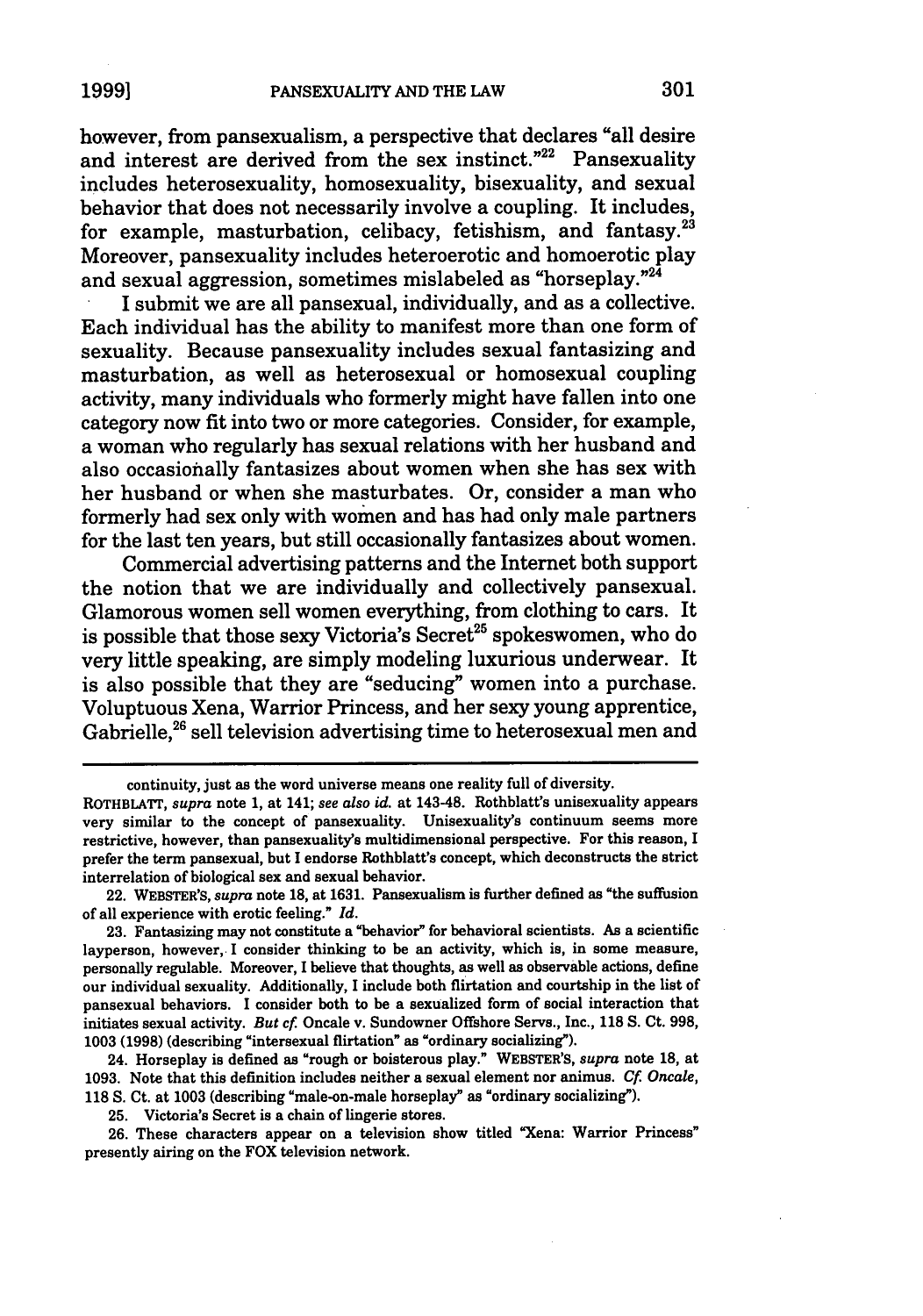women. Androgynous nudes sell perfume to men and women. **In** addition, **by** offering the option of anonymity, cyberspace liberates shy pansexuals and allows them to explore, via the Internet, their own sexuality.<sup>27</sup> An Altavista search of the word "pansexual" currently produces  $1554$  web site hits.<sup>28</sup>

Some individuals, who engage sexually with only one other person, may never fantasize or masturbate. Even those persons, however, may be pansexuals with moral codes that tolerate only one type of expression or behavior. For example, a priest might once have been a heterosexual who fantasized and masturbated. Even in choosing a life of celibacy, that priest is still a pansexual whose vows constrain his sexual expression. This example highlights that individual sexuality, like religious conviction and practice, can change and evolve.

Pansexuality enabled my former client to identify herself as a sexual person without having to pigeonhole herself into a more specifically defined subset. Additionally, she avoided the term "queer" which many people consider a derisive label or one that separates those who are "queer" from those who are "straight."<sup>29</sup> The beauty of pansexuality is that everyone is a member of the pansexual community with a position and dignity equal to that of all other people.

#### II. PANSEXUALITY **AND THE LAW**

The general utility of the concept of pansexuality in teaching law became apparent at the recent Yale Law School symposium on sexual harassment.<sup>30</sup> Between panel discussions, several law school professors commiserated about the lexicon associated with law, gender, and sexuality. **All** of these professors taught classes in which they needed to refer to sexual minorities, such as sadomasochists, as well as more broadly defined types of sexuality, such as heterosexuality and homosexuality. They agreed that "queer" alienated or offended some students. It also failed to include all categories. They seemed to want a term that would comfortably

**<sup>27.</sup>** *See* **ROTHBLATT,** *supra* note **1,** at 149-53.

**<sup>28.</sup>** *See Altavista* (visited Feb. **26, 1999)** <http://www.altavista.com> (searching for 'pansexual"). Altavista is an Internet search engine. Another Internet search engine, Hotbot, produced **710** matches. *See Hotbot* (visited Feb. **26, 1999)** <http:www.hotbot.com> (searching for "pansexual").

**<sup>29.</sup>** Queer is defined as "differing in some odd way from what is usual or normal[;j **...** *slang:* sexually deviate: homosexual[.1" **WEBSTER'S,** *supra* note **18,** at **1863.**

**<sup>30.</sup>** *See generally* Videotape: Sexual Harassment Conference at Yale Law School **1998** (Access Audio-Visual Systems **1998)** (on file with Stanford Law School Library).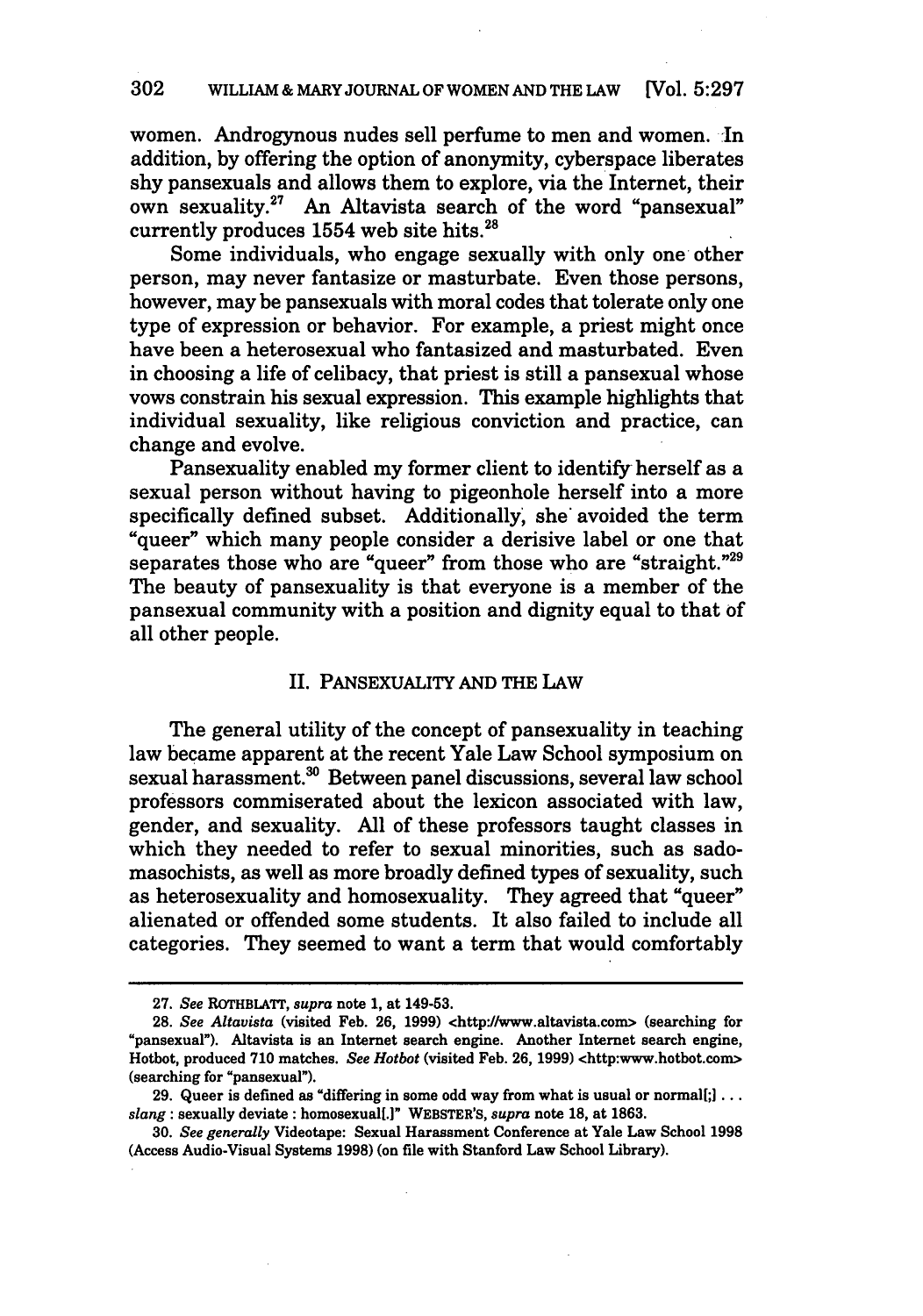cover the wide array, or panorama, of sexual experiences and also associated identity. Pansexuality neatly serves this purpose.

Pansexuality does more than provide an all-encompassing term, however. It has the ability to change radically the way we perceive human relations and the way we order society by deconstructing the stereotypical interrelation between biological sex and behavior. Consider, for example, the much-discussed issue of sexsegregated bathrooms.<sup>31</sup> Legal philosopher Richard A. Wasserstrom suggests:

What seems to be involved [in sex-segregated bathrooms]—at least in part—is the importance of inculcating and preserving a sense of secrecy concerning the genitalia of the opposite sex. What seems to be at stake is the maintenance of that same sense of mystery or forbiddenness about the other sex's sexuality, which is fostered by the general prohibition upon public nudity and the unashamed viewing of genitalia.

... **The case against them [sex-segregated bathrooms]** now would rest on the ground that they are, perhaps, one small part of that scheme of sex-role differentiation which uses the mystery of sexual anatomy, among other things, to maintain the primacy of heterosexual sexual attraction central to that version of the patriarchal system of power relationships we have today.<sup>32</sup>

If Professor Wasserstrom is correct, then sex-segregated bathrooms provide an order that fosters a heterocentrist society. Why else do bathrooms segregate by biological sex?

Trans men and women, homosexuals, and bisexuals confound the purpose of sex-segregated bathrooms. Trans persons introduce the possibility that the anatomy of the "opposite" sex is present in the bathroom; homosexuals and bisexuals introduce the possibility of same-sex sexual attention. If we recognize that we are all truly pansexual, however, then there should be no need for bathrooms segregated only by biological sex. Preserving both the anatomical mystery (as if anatomy is really a mystery in this day and age) and the heterocentrist focus is no longer a priority. We may want to have individual bathroom facilities or private stalls in communal facilities that allow for personal privacy and modesty. Similarly, separate stalls may serve to reduce the incidence of violence against

**<sup>31.</sup>** For an interesting, unisexual perspective on sex-segregated bathrooms, see ROTHBLATT, *supra* note **1,** at **91-95.**

**<sup>32.</sup>** Richard **A.** Wasserstrom, *Racism, Sexism, and Preferential Treatment: An Approach to the Topics,* 24 **UCLA** L. REV. **581, 593-94 (1977).**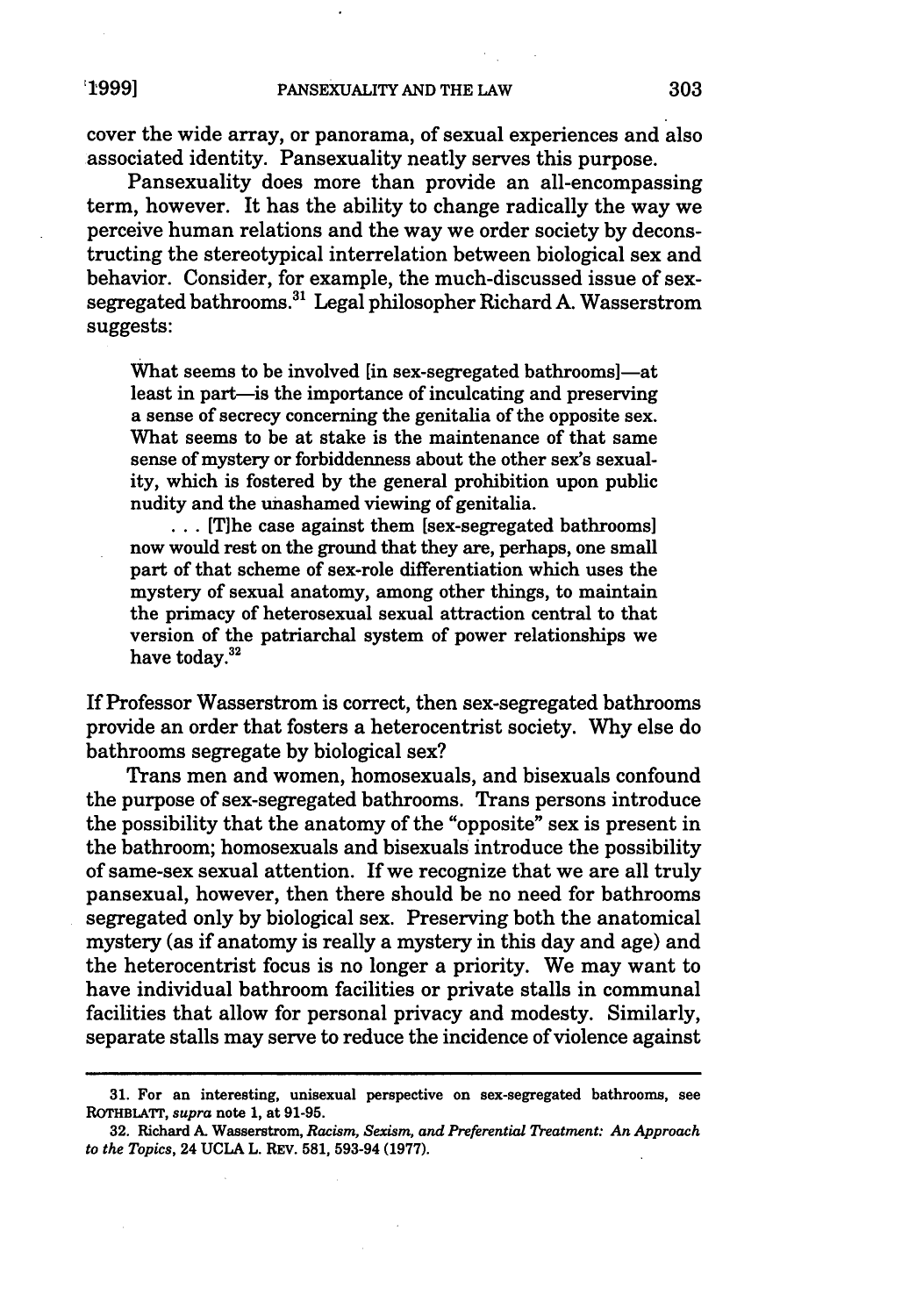women in bathrooms, but our current system of sex-segregated bathrooms makes no sense from a pansexual perspective.

Pansexuality serves to deconstruct the stereotypical interrelation between biological sex and behavior in legal reasoning, as well as in the ordering of more banal human relations and activities. *Oncale v. Sundowner Offshore Servs., Inc.33* highlights the potential utility of pansexuality in this regard. $34$  The Court held that members of one sex could sue members of the same sex for sexual harassment under Title VII.<sup>35</sup> Reassuring that same-sex harassment suits will not "transform Title VII into a general civility code[,] "36 the Court emphasized that plaintiffs must still prove that first, the harassment was based on sex, and second, the harassment was "severe or pervasive enough to create an objectively hostile or abusive work environment . **.** . **.""** In its discussion of what constitutes behavior based on sex, the Court suggested that other courts may consider the harasser's sexual motivations and sexuality.<sup>38</sup> The Court's reasoning concerning sexuality, however, reflects narrow, stereotypical notions pertaining to human sexuality.

For example, Justice Scalia reasoned that if a male perpetrator proposed sexual activity to a female target, courts and juries could reasonably conclude that the harassment was based on sex.<sup>39</sup> He next expressed his assumption that males would not make sexual advances to other males.<sup>40</sup> Implied but unstated in *Oncale* is the assertion that courts may presume that male perpetrators are

39. *See id.* at 1002.

Hetero  $\lambda$  + **SEX** +  $9$  = because of sex  $\mu$  Hetero $9$  + **SEX** +  $\lambda$  = because of sex

Hetero  $\lambda$  + *SEX* +  $\lambda$   $*$  because of sex // Hetero $\theta$  + *SEX* +  $\theta$   $*$  because of sex

*See infra* Appendix **1** for a symbol legend.

<sup>33. 118</sup> S. Ct. **998** (1998).

<sup>34.</sup> The Supreme Court did not determine whether Joseph Oncale had established a sexual harassment prima facie case. It simply remanded his case for further proceedings consistent with its opinion. *See id.* at 1003. For a complete analysis of this opinion from a pansexual perspective, see Jennifer Ann Drobac, *The Oncale Opinion: A Pansexual Response,* 30 MCGEORGE L. REV. (forthcoming 1999) (manuscript on file with author).

<sup>35.</sup> *See Oncale,* **118 S.** Ct. at 1001-02.

<sup>36.</sup> *Id.* at 1002.

<sup>37.</sup> *Id.* at 1003.

<sup>38.</sup> *See id.* at 1002-03.

<sup>40.</sup> *See id.* Scalia wrote: "Courts and juries have found the inference of discrimination easy to draw in most male-female sexual harassment situations, because the challenged conduct typically involves explicit or implicit proposals of sexual activity; it is reasonable to assume those proposals would not have been made to someone of the same sex." *Id.* Simple character equations map the Court's reasoning: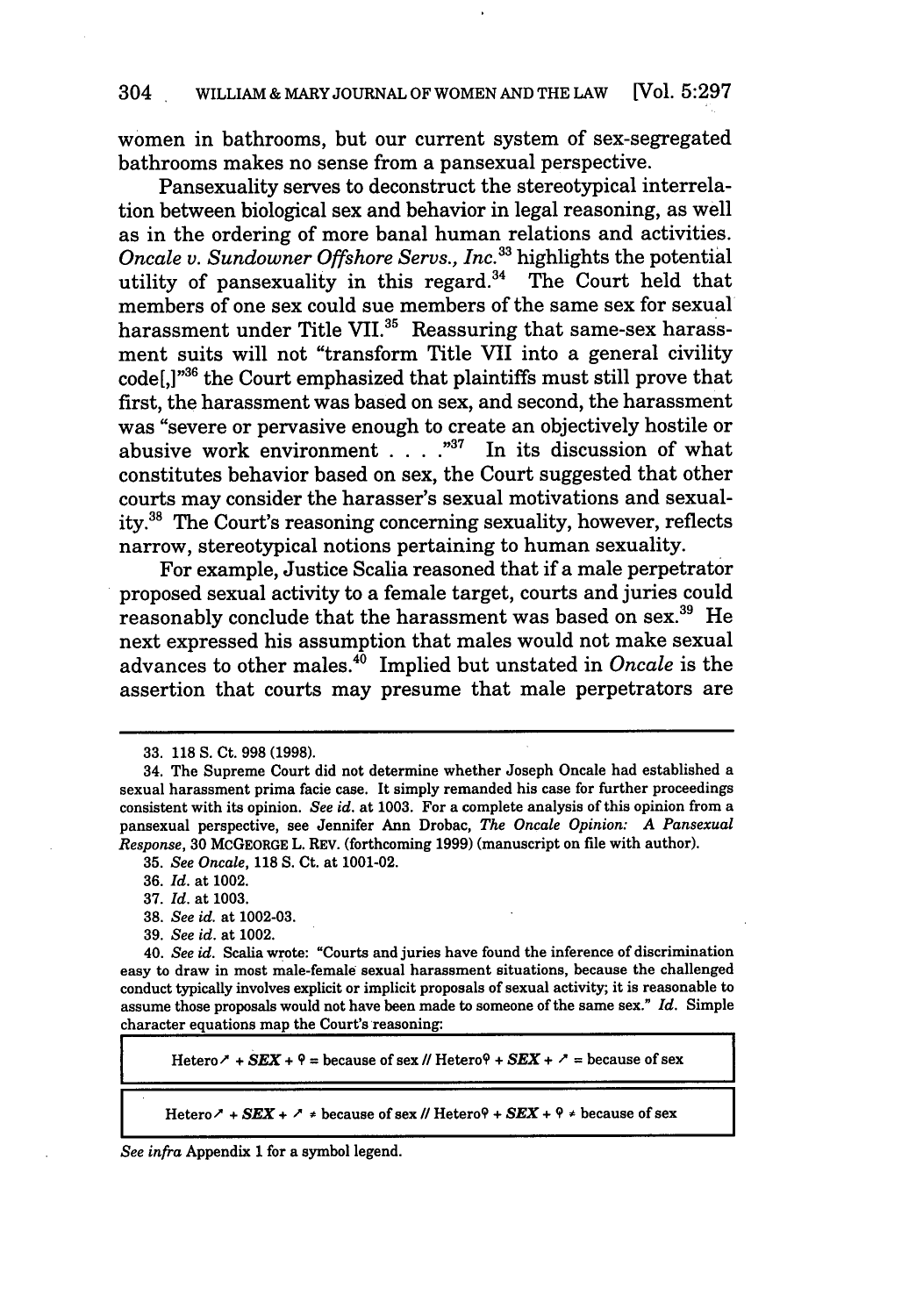heterosexual unless proven otherwise. Such a presumption reflects and perpetuates a heterocentrist worldview and traditional gender stereotypes about men: "real" men are heterosexual.

However, Justice Scalia also dealt with the homosexual perpetrator. He noted that if credible evidence demonstrated that a perpetrator of same-sex harassment was homosexual, then courts could conclude that the harassment was based on sex.<sup>41</sup> The Court's reasoning in *Oncale* suggests that in same-sex, sexual advance cases, courts should find only homosexuals liable. In fact, some heterosexual perpetrators may find the same-sex, sexual behaviors committed against Joseph Oncale erotic and sexually stimulating.42 These "heterosexuals" could escape liability if courts apply *Oncale's* heterocentrist reasoning that relies on obvious sex stereotypes, interrelating biological sex and behavior.

The *Oncale* decision further failed to recognize the variances in human sexuality by ignoring the scenario of the bisexual or equal opportunity harasser. If behavior constitutes sexual harassment when "members of one sex are exposed to disadvantageous terms or conditions of employment to which members of the other sex are not exposed[,]"43 then arguably bisexual harassers avoid liability under Title VII because they target both men and women. Thus, their behavior is not discrimination based on sex.44 I would argue that the bisexual harasser's behavior is based on sex in that it discriminates against both men and women.<sup>45</sup> These examples are only a sampling of the ways in which gender stereotypes and heterocentrism corrupt the analysis in *Oncale* and possibly other sex discrimination and harassment cases.

|  |  | 41. See Oncale, 118 S. Ct. at 1002. |  |  |  |  |  |
|--|--|-------------------------------------|--|--|--|--|--|
|--|--|-------------------------------------|--|--|--|--|--|

 $r + 5EX + 7 = \text{because of } \text{sex } \text{/}\text{/}\text{/}\text{Hom}_9\text{+} \text{/}\text{sex } \text{+} 9 = \text{because of } \text{sex } \text{+} 1$ *See infra* Appendix **1** for a symbol legend.

42. The lower court summarized *Oncale's* allegations:

Oncale alleges that the harassment included Pippen and Johnson restraining him while Lyons placed his penis on Oncale's neck, on one occasion, and on Oncale's arm, on another occasion; threats of homosexual rape **by** Lyons and Pippen; and the use of force **by** Lyons to push a bar of soap into Oncale's anus while Pippen restrained Oncale as he was showering on Sundowner premises. Oncale alleges both quid pro quo and hostile work environment sexual harassment.

Oncale v. Sundowner Offshore Servs., Inc., **83 F.3d 118, 118-19** (1996). The court referred to homosexual rape but did not specifically explore the parties' sexuality. *See id.*

43. *Oncale,* **118 S.** Ct. at 1002 (quoting Harris v. Forklift Systems, Inc., **510 U.S. 17,** 25 **(1993)** (Ginsburg, **J.,** concurring)).

44.

*See infra* Appendix **1** for a symbol legend.

 $(Bi \nightharpoonup or Bi^{\circ})$  +  $SEX + (\nightharpoonup \& \varepsilon)$   $\neq$  because of sex

<sup>45.</sup> *See* Drobac, *supra* note 34.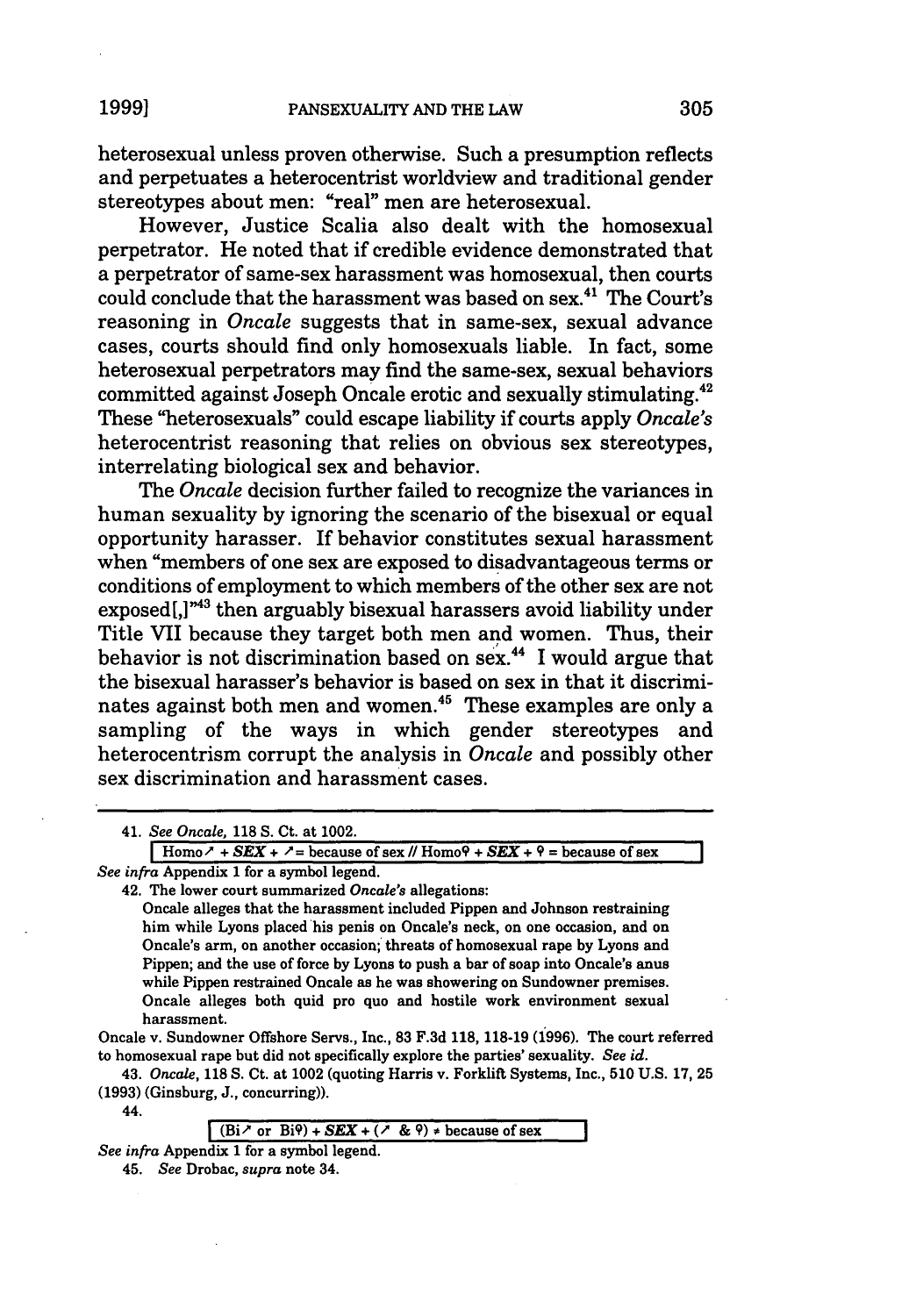#### **306** WILLIAM **&** MARYJOURNAL OF WOMEN **AND** THE LAW [Vol. **5:297**

Pansexuality deconstructs the stereotypical interrelation between biological sex and sexual behavior evident in *Oncale.* Pansexuality tracks not just biological sex and its stereotypical association with sexual desire. It also accounts for motivations other than sexual desire, as well as for gender identities other than those determined **by** chromosomes. Moreover, if we are all truly pansexual, then the sexuality of the harasser should make no difference in Title VII sexual harassment equations. **A** pansexual approach would force courts to focus on the offensive conduct and the civil rights injury perpetrated, rather than on the harasser's motivations or sexuality. It redirects our focus onto demeaning sexual or hostile behavior that injures workers **by** denying them the employment opportunities enjoyed **by** others who exhibit different sex traits or behaviors. Severe or pervasive sexual conduct would remain actionable regardless of the harasser's motivations.<sup>46</sup>

Pansexuality accounts for the panoply of human sexual behaviors and could assist courts in avoiding an underinclusive approach to sex discrimination cases. Moreover, a pansexual perspective would save courts from the impossible and invasive task of identifying the behaviors that could constitute homosexuality and, thereby, obviate the need to distinguish a homosexual perpetrator from a heterosexual one.

Because a pansexual approach deconstructs the stereotypical interrelation of biological sex and behavior, it risks reducing sex discrimination to differential treatment because of only chromosomes, such as XX or XY. Arguably, no one self-identifies as simply XX or XY. We identify ourselves **by** our genitalia and **by** our gender traits and gendered behaviors, including sexuality.<sup>47</sup> Therefore, the term "sex," as it applies in discrimination law, must include biological sex, gender traits, and gendered behaviors, including sexuality.

<sup>46.</sup> *See* Doe v. City of Belleville, **119 F.3d 563** (7th Cir. **1997),** *vacated and remanded,* **118 S.** Ct. **1183 (1998)** (finding heterosexual supervisor guilty of sexually harassing a sixteen year old employee through lewd comments and improper touching); Robinson v. Jacksonville Shipyards, Inc., **760** F. Supp. 1486, **1522** (M.D. Fla. **1991)** (noting that sexual harassment involves behavior **by** a supervisor which creates a hostile environment for an employee based on their gender, even if classically sexual overtones are not present). *But see Oncale,* **118 S.** Ct. at **1003 (1998)** (emphasizing the importance of a finding of discrimination. "We have never held that workplace harassment, even harassment between men and women, is automatically discrimination because of sex merely because the words used have sexual content or connotations.").

<sup>47.</sup> *See generally* **SUZANNE J. KESSLER &** WENDY McKENNA, **GENDER: AN** ETHNOMETH-**ODOLODGICAL APPROACH (1978)** (suggesting that our concept of gender is largely determined **by** society).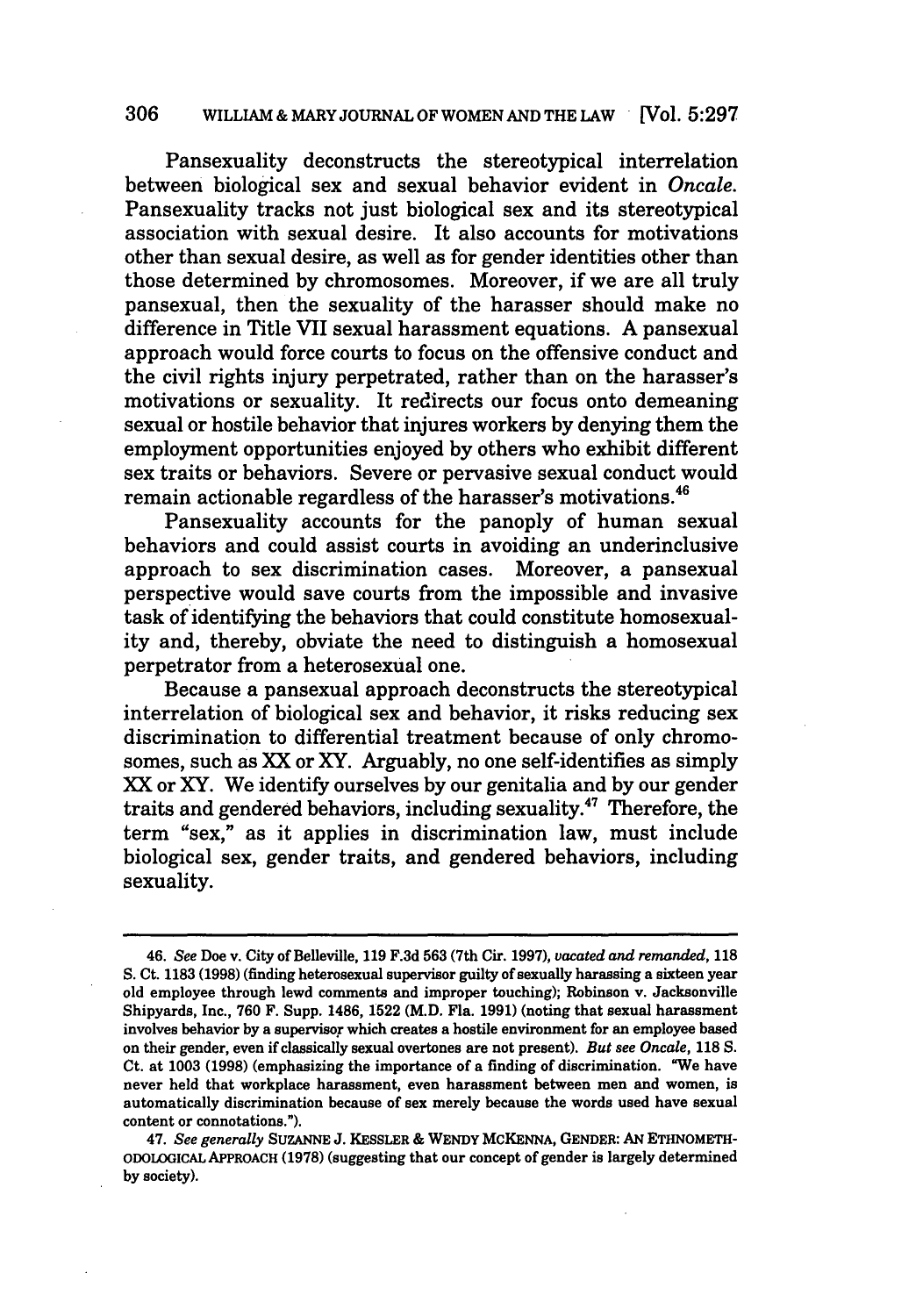Contrary to what critics may say, the application of pansexuality in law does not lead to the conclusion that all pansexual subsets (such as pedophilia, bestiality, or sexual violence) deserve protection. Criminal laws provide for the prosecution of sexual abuse and violence, just as they can prohibit activities that might otherwise be protected **by** the Constitution or federal statutes, such as the sacramental use of illegal drugs.<sup>48</sup> Criminal laws also prohibit the perpetration of illegal conduct **by** persons with other statutorily protected immutable characteristics. 49 Conceivably, what could be protected under the application of anti-discrimination laws are biological sex and the panoply of sexual traits and legal sexual practices associated with biological sex, including pansexuality. In any case, panic over the protection of sexual minorities, "wimpy" men, or "butch" women should not prevent us from exploring the usefulness of pansexuality as a concept.

We are more pansexual than we realize. The utility and liberation of finding a term that describes us all, and insults no one,<sup>50</sup> invites exploration of the use of pansexuality as a concept in legal, as well as other, contexts. When analyzed from a pansexual perspective, *Oncale* reveals how gender biases, stereotypes, and heterocentrism continue to adulterate our thinking and court decisions. Contrary to Justice Scalia's assurances, "[clommon sense, and an appropriate sensitivity to social context<sup>751</sup> will not create the egalitarian world for which many pansexuals hope. In fact, common sense has yet to settle the famous bathroom dilemma. The acknowledgment of human pansexuality is the first step on that path to greater understanding, enlightenment, and true equality.

<sup>48.</sup> See generally Employment Div., Dep't of Human Resources of Oregon v. Smith, 494 **U.S. 872 (1990)** (denying protection under the Free Exercise Clause of the Constitution to a state employee who was discharged for the ceremonial use of peyote).

<sup>49.</sup> For example, Asian Americans who commit robbery may face criminal prosecution, despite the fact they belong to a "protected class" of people for the purposes of antidiscrimination laws. See, e.g., **CAL. PENAL CODE** § 211 et seq. (West **1998)** (failing to designate differential treatment for persons of a particular race).

**<sup>50.</sup>** Critics might simply argue that the term "pansexual" insults persons who narrowly define their own sexuality. Again, **I** emphasize that pansexuality is a concept that includes all forms of sexual behavior and expression; pansexuality does not require that people enact the behaviors described or describe themselves as pansexual. For example, pansexual describes the celibate homosexual. Surely, such critics do not mind being labeled human when humanity encompasses benevolent, as well as malevolent, behaviors, not all of which any one person demonstrates. Finally, pansexuality erases no distinctions; it simply adds to our lexicon **by** providing an omnibus or umbrella term.

**<sup>51.</sup>** Oncale v. Sundowner Offshore Servs., Inc., **118 S.** Ct. **998, 1003 (1998).**